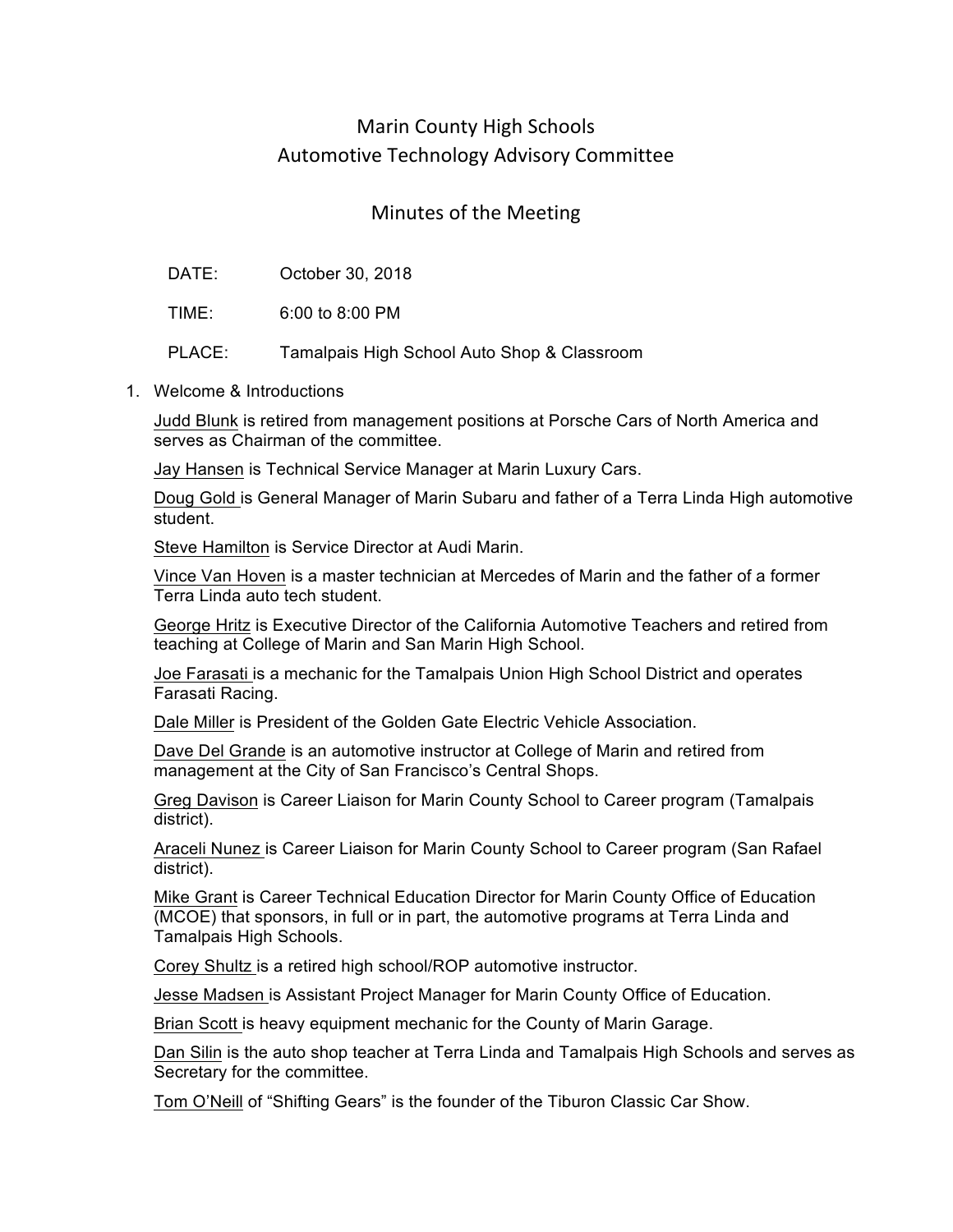Charlie Goodman is the founder of "Shifting Gears" and owner of the "Checkers" car collection.

Quynh Dao is Human Resources Manager for Mercedes of Marin.

2. Website and Minutes of Last Meeting

Dan handed out copies of the evening's agenda and minutes of the previous meeting. In the past we have provided binders to each participant but, for now, the binders will not be provided to new members unless requested. Instead, he intends to make all the documents available on-line at dsilin.wixsite.com/advcomm. He clicked through the tabs of the website to show how it is organized, emphasizing the Meetings tab where agendas and minutes may be accessed and the Timeline tab where student interactions with industry are documented.

3. Work-Based Learning

Judd began by reminding us that we have been focusing our efforts on increasing student involvement with industry. The many ways to do this include job fairs, guest speakers, open house shop tours, job shadowing, internships, apprenticeships etc. The bottom line is that our industry is in dire need of new technicians. Hopefully, tonight, we can "close" the deal with specific commitments to offer such opportunities to our students.

Vince mentioned that he and Quynh had recently visited Madrone High School and spoken to students.

Corey noted that parents may still be reluctant to see their sons and daughters pursue careers as technicians because of the negative stereotypes associated with our trade.

Tom brought up the fact that today's youngsters generally do not have the emotional attachment to cars that most of us felt in our youth. They have social media and digital entertainment in the palms of their hands instead.

Greg pointed out that automotive technology is changing so rapidly and becoming so high tech that a different kind of mindset will be needed in the future.

Mention was made of Uber and Zipcar. Many people may choose not to own a car in the future. Electric cars and advanced driver assist technologies may make much of our current technology obsolete. But there will always be a need for transportation and for technicians to maintain and repair vehicles.

Charlie bemoaned the fact that the Sonoma Raceway event for students hosted by Shifting Gears drew only about six students in the spring. Even though Tom (and Dan) promoted the event this fall, only two students showed up when we tried again a few weeks ago.

Several participants felt that racing was an important way to stimulate student interest and introduce some of the "sizzle" needed to attract today's youth. But this is not the only way. We want to expose students to all aspects of the industry.

Jesse described some of the obstacles for high school students. It is hard for them to commit, to take time out of the weekend, to arrange transportation and so on. Organizing a formal field trip on a school day is complicated. It requires signed permission slips, arranging bus transportation, taking students out of their regular classes etc. We need to "scaffold" the process and make it easier for them. As Judd has also described, a step-by-step progression that takes a student from open house to job shadow to internship to job may be more successful than jumping directly into an internship.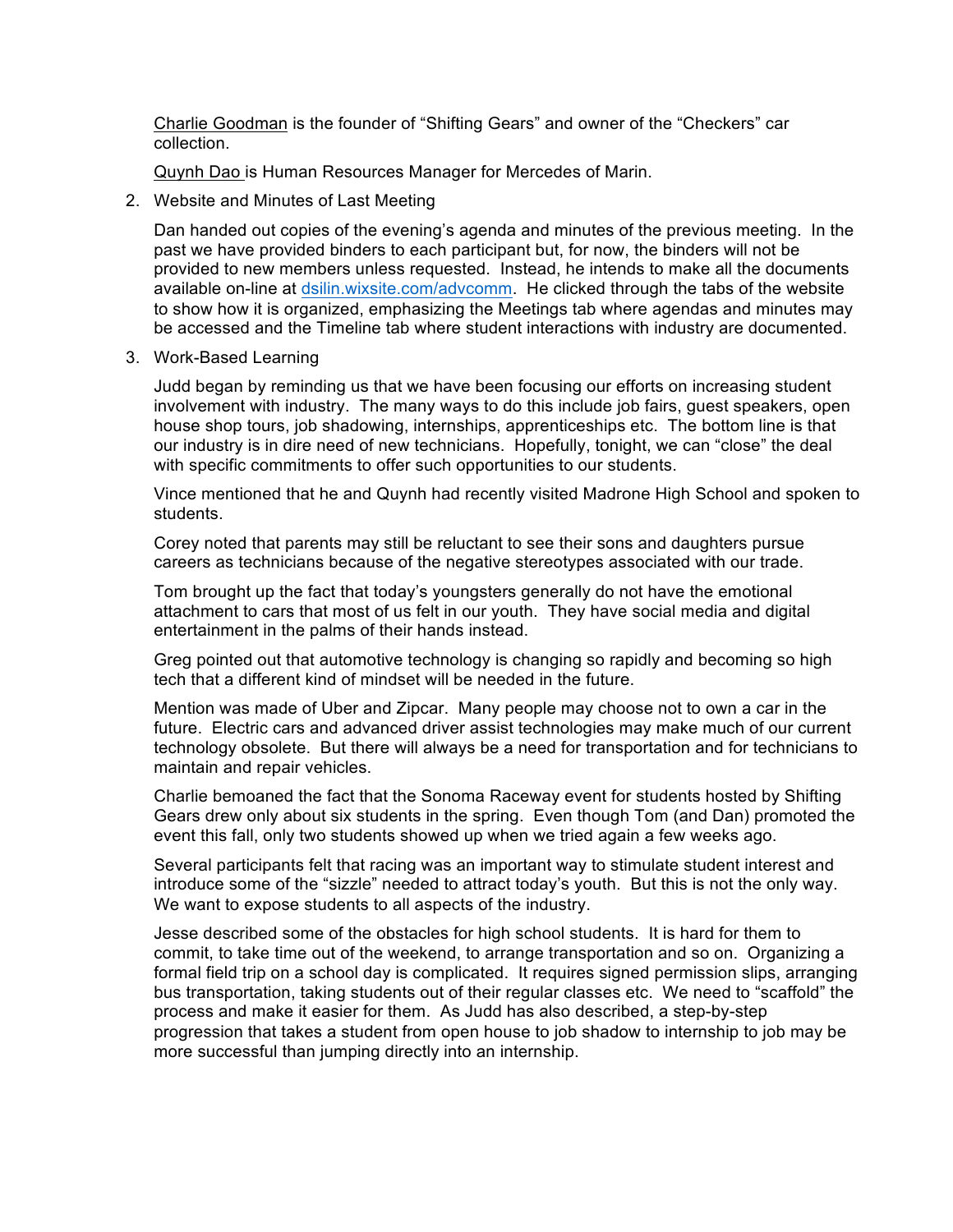Mike wanted everyone to understand that education experts at the state and even federal level are waking up to the value of Career Technical Education (CTE). A "strong workforce" program at the community colleges is an example.

Mike described the two hour a week evening restoration class that MCOE may be willing to sponsor at Terra Linda High School starting in the spring. This is the brainchild of Charlie and Tom. It would utilize experts from the industry in various areas: everything from upholstery to carburetion. We still need a coordinator for this program.

Joe, noting that he was probably the youngest man in our group, believes motorsports and drifting are great ways to get students fired up about our industry. He actually teaches these activities at Thunder Hill and other raceways! Perhaps we could guide students to build their own racecar, then take it out to the track and race it.

Tom suggested that we invite some students into our advisory committee to get younger persons' perspectives. Most of us are not so young anymore.

Doug knows a young person who might be a good addition to our group and who is an expert with digital and social media. He asked if we are we doing a good job communicating how much money one can make in this field.

Charlie suggested that, along with the students, we should invite the parents so they can learn about the opportunities in our industry.

Judd and Mike agreed that it would be good to have reliable data about the numbers of jobs available and the amount of money that can be made.

Dan thought it would be great to invite parents and students to an evening event at Charlie's "Checkers" facility that could include presentations by our industry leaders.

George introduced the TechForce Foundation that is working to guide students through education into careers as technicians. Perhaps TechForce could support our efforts. As others recognized, high school students are often too young to commit to a career. Bringing community college (College of Marin) automotive students into our activities might be beneficial for all concerned.

Steve emphasized that we want to present options. Rather than focusing exclusively on motorsports, we should introduce students to all aspects of the industry.

Dan admitted that he has never been interested in motorsports and knows nothing about racing. Figuring out how things work, troubleshooting and repair are what got him interested.

All agreed that we should present many different aspects of our industry to excite the interests of different individuals.

Jesse explained that schools are in recess one week in February and one week in April. These would be ideal times for internship opportunities. He presented a graphic showing the type of step-by-step progression mentioned earlier and asked for commitments from employers. Several participants agreed that they would be willing to provide workplacelearning opportunities.

Dale expressed disappointment with our emphasis on internal combustion engine technology. He sees any career focusing on IC engines as a dead end. Electric cars and driver assist technologies are the future of our industry and the areas where our students will find their careers.

Although most of those present have spent much of their careers around IC engines and might not so quickly predict their demise, all agreed that automotive technology must teach